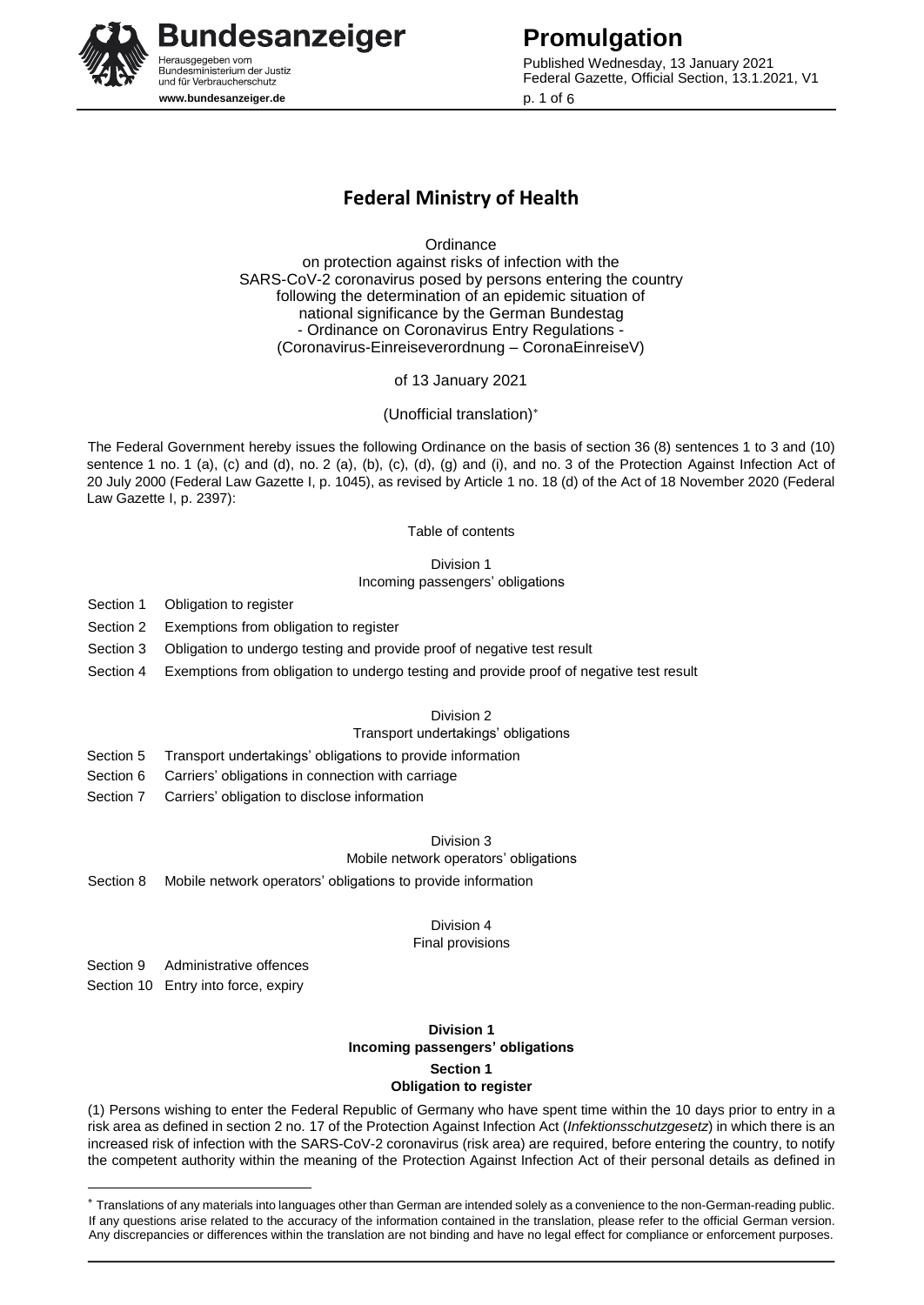

Published Wednesday, 13 January 2021 Federal Gazette, Official Section, 13.1.2021, V1 p. 2 of 6

section 2 no. 16 of the Protection Against Infection Act, of their expected date of entry, the addresses where they have stayed within the 10 days prior to and the addresses where they plan to stay within the next 10 days after entry, as well as the means of transport used to enter the country, and to do so using the electronic reporting and information system made available by the Robert Koch Institute in accordance with section 36 (9) sentence 1 of the Protection Against Infection Act at https://www.einreiseanmeldung.de (digital registration on entry).

(2) Incoming passengers who were unable to complete the digital registration on entry process for want of the necessary technical equipment or due to a technical malfunction are instead required to carry with them a fully completed substitute registration for which they are to use the template in the Annex and which they must, subject to subsections (3) to (5), immediately after entering the country transmit to the competent authority within the meaning of the Protection Against Infection Act or to the delegated authority.

(3) Incoming passengers who use a carrier to enter the country from a risk area must carry with them throughout their entire journey confirmation of digital registration on entry or the fully completed substitute registration referred to in subsection (2) and must present it to the carrier either before or during the journey for checking. Persons entering the country from a risk area in which the Schengen acquis is applied in full are required, upon request, to hand over the fully completed substitute registration referred to in subsection (2) to the carrier for forwarding to the competent authority within the meaning of the Protection Against Infection Act or to the delegated authority or agency.

(4) Incoming passengers who use a carrier to enter the country from a risk area in which the Schengen acquis is not applied in full must be carrying with them upon arrival in the Federal Republic of Germany confirmation of digital registration on entry or the fully completed substitute registration referred to in subsection (2) and must, upon request, hand it over during the entry check to the authority responsible for policing cross-border traffic as part of random checks. In such cases, the fully completed substitute registration referred to in subsection (2) must be handed over during the entry check to the authority responsible for policing cross-border traffic for forwarding to the competent authority within the meaning of the Protection Against Infection Act or to the delegated authority or agency.

(5) Regardless of whether they have used a carrier, incoming passengers who enter the country from a risk area must carry with them confirmation of digital registration on entry or, except if it has been handed over to the carrier in accordance with subsection (3) sentence 2, the fully completed substitute registration referred to in subsection (2), and to present it to the authority responsible for policing cross-border traffic for the purposes referred to in subsection (4) as part of random checks conducted in the exercise of their border police duties; except if it has been handed over to the carrier in accordance with subsection (3) sentence 2, the fully completed substitute registration referred to in subsection (2) is, in such cases, to be handed over to the authority responsible for policing cross-border traffic for forwarding to the competent authority within the meaning of the Protection Against Infection Act or to the delegated authority or agency.

# **Section 2 Exemptions from obligation to register**

(1) Subject to subsections (3) and (4), section 1 does not apply to persons who

- 1. only passed through a risk area without a stopover,
- 2. are only passing through the Federal Republic of Germany and will be leaving the country by the quickest route to complete their transit,
- 3. in the context of border traffic, spent less than 24 hours in a risk area or will spend less than 24 hours in the Federal Republic of Germany,
- 4. comply with appropriate safety and hygiene concepts when transporting people, goods or merchandise by road, rail, ship or aeroplane across borders for professional reasons, or
- 5. are returning to the Federal Republic of Germany as part of an official delegation via the government terminal at Berlin Brandenburg Airport or via Cologne Bonn Airport and spent less than 72 hours in a risk area.

(2) Upon request by the competent authority within the meaning of the Protection Against Infection Act, by the carrier or the authority responsible for policing cross-border traffic, incoming passengers must provide proof that the conditions for an exemption under subsection (1) are met.

(3) Subsection (1) no. 4 does not apply to incoming passengers from a risk area as defined in section 3 (2) sentence 1 no. 1 (high-incidence area).

(4) Subsection (1) does not apply to incoming passengers from a risk area as defined in section 3 (2) sentence 1 no. 2 (area of variant of concern).

### **Section 3**

### **Obligation to undergo testing and provide proof of negative test result**

(1) Persons entering the Federal Republic of Germany who have spent time within the 10 days prior to entry in a risk area which is neither a high-incidence area nor an area of variant of concern as defined in subsection (2) sentence 1 must, within 48 hours at the latest after entry, be able to provide the proof of a negative test result referred to in subsection (3) and must present such proof, upon request, to the competent authority within the meaning of the Protection Against Infection Act, such request being possible up to 10 days after entry. Any proof of a negative test result as referred to in subsection (3) which incoming passengers are in possession of upon entry must be presented, upon request, to the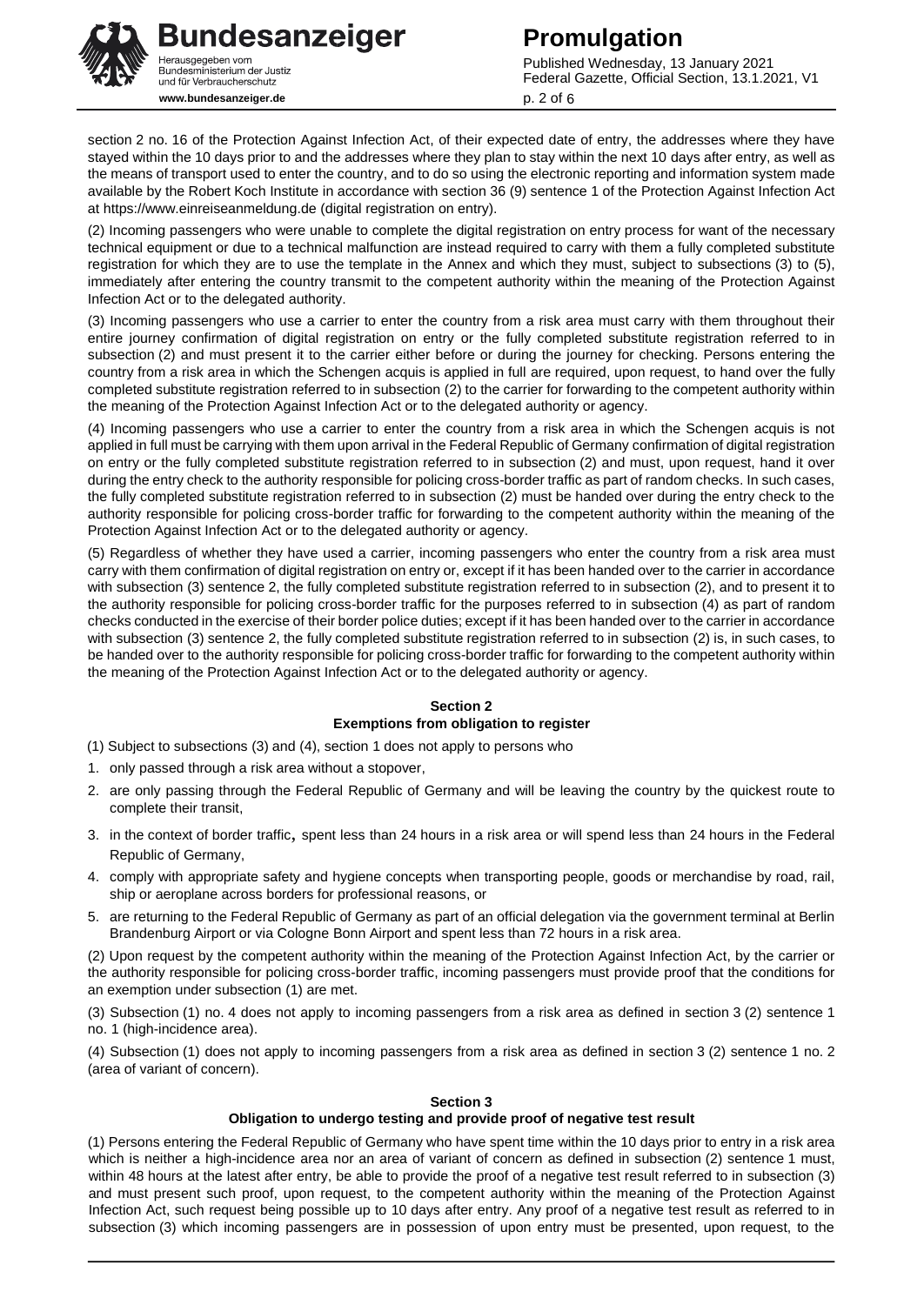

Published Wednesday, 13 January 2021 Federal Gazette, Official Section, 13.1.2021, V1 p. 3 of 6

authority responsible for policing cross-border traffic as part of their border police duties for checking. In the case of persons entering the Federal Republic of Germany for the purpose of taking up employment, their employer or another third party may also present the proof referred to in section (3).

(2) Persons who have spent time within the 10 days prior to entry in a risk area which the Federal Ministry of Health, in agreement with the Federal Foreign Office and the Federal Ministry of the Interior, Building and Community, has determined to pose a particularly high risk of infection with the SARS-CoV-2 coronavirus because

- 1. there is a particularly high incidence of the spread of the SARS-CoV-2 coronavirus in that risk area (high-incidence area) or
- 2. there is widespread occurrence of certain variants of the SARS-CoV-2 coronavirus in that risk area (area of variant of concern),

must be carrying with them, upon entry, the proof of a negative test result referred to in subsection (3) and must, upon request, present such proof to the competent authority within the meaning of the Protection Against Infection Act or to the delegated authority or agency. Persons who use a carrier to enter the country from a risk area as defined in sentence 1 must also present the proof referred to in subsection (3) to the carrier before commencing their journey for checking and must, upon entry, present it, upon request, to the authority responsible for policing cross-border traffic as part of random checks whilst exercising their border police duties, regardless of whether those persons are using a carrier. Section 2 no. 17 half-sentence 2 of the Protection Against Infection Act applies accordingly to the determination of the areas referred to in sentence 1.

(3) Proof of a negative test result may be provided in the form of a medical certificate or test result which indicates that the person concerned is not infected with the SARS-CoV-2 coronavirus. The proof referred to in sentence 1 is to be provided in paper or electronic form in either English, French or German. The nasopharyngeal swab on which the medical certificate or test result referred to in sentence 1 is based must have been taken within 48 hours prior to entry. Further requirements made of the medical certificate and testing on which the test result is based are available on the Robert Koch Institute's website at https://www.rki.de/covid-19-tests.

(4) Any obligation under *Land* law to quarantine after entering the country from a risk area remains unaffected.

### **Section 4**

#### **Exemptions from obligation to undergo testing and provide proof of negative test result**

- (1) Section 3 (1) does not extend to the following:
- 1. Persons to whom an exemption from the obligation to register provided for under section 2 (1) applies,
- 2. In the case of stays of less than 72 hours,
	- a) persons who are entering the country to visit first-degree relatives or spouses or life partners who do not form part of the same household, or on account of shared custody or a right of access,
	- b) persons complying with appropriate safety and hygiene concepts whose services are urgently required and critical to maintaining the health system, and this is certified by their service employer, employer or contracting entity,
	- c) high-ranking members of the diplomatic and consular service, of parliaments and governments complying with appropriate safety and hygiene concepts,
	- d) on-duty police officers from states which apply the Schengen acquis in full,
- 3. Where appropriate safety and hygiene concepts are complied with,
	- a) persons whose place of residence is in the Federal Republic of Germany and who are compelled to travel to the place where they practise their profession, study or engage in vocational training in a risk area in order to practise their profession, to study or engage in vocational training and who regularly – at least once a week – return to their place of residence (cross-border commuters) or
	- b) persons whose place of residence is in a risk area and who are compelled to travel to the Federal Republic of Germany to practise their profession, study or engage in vocational training and who regularly – at least once a week – return to their place of residence (border crossers),
- 4. Persons as referred to in section 54a of the Protection Against Infection Act,
- 5. Members of foreign armed forces within the meaning of the NATO Status of Forces Agreement, the NATO Partnership for Peace Status of Forces Agreement (PfP SOFA) and the European Union Status of Forces Agreement (EU SOFA) who are entering or returning to the Federal Republic of Germany for operational reasons.

In justified individual cases, the competent authority may, upon application, grant further exemptions where there is valid reason to do so or it may limit the exemptions set out in sentence 1.

- (2) Section 3 (2) does not extend to the following incoming passengers from high-incidence areas:
- 1. Persons who only passed through a high-incidence area without a stopover,
- 2. Persons who are only passing through the Federal Republic of Germany and will be leaving the country by the quickest route to complete their transit,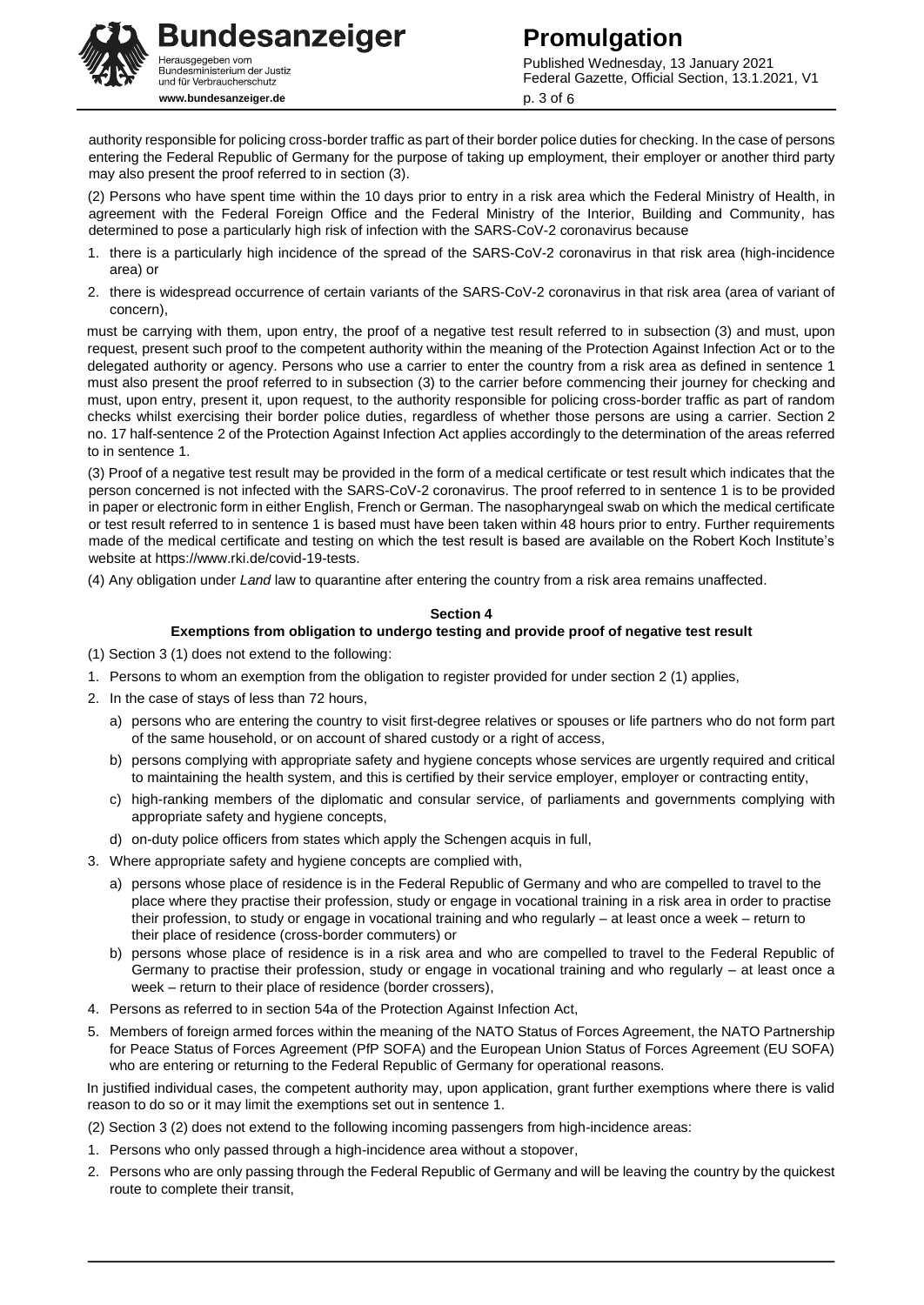**Bundesanzeiger** Herausgegeben vom<br>Bundesministerium der Justiz und für Verbraucherschutz **www.bundesanzeiger.de**

Published Wednesday, 13 January 2021 Federal Gazette, Official Section, 13.1.2021, V1 p. 4 of 6

- 3. Persons who will be staying in the country for less than 72 hours who comply with appropriate safety and hygiene concepts when transporting people, goods or merchandise by road, rail, ship or aeroplane across borders for professional reasons, or
- 4. Persons who are returning to the Federal Republic of Germany as part of an official delegation via the government terminal at Berlin Brandenburg Airport or via Cologne Bonn Airport and spent less than 72 hours in a risk area,
- 5. Persons whom the competent authority within the meaning of the Protection Against Infection Act has, in justified individual cases, granted further exemptions where there is valid reason to do so.
- (3) In derogation from subsection (2), section 3 (2) extends to incoming passengers from an area of variant of concern.
- (4) Section 3 does not apply to persons under the age of six years.

(5) Subsections (1), (2) and (4) only apply if the persons described therein show none of the typical symptoms of an infection with the SARS-CoV-2 coronavirus, such as coughing, fever, a cold, or loss of the sense of smell or taste.

(6) Upon request by the competent authority within the meaning of the Protection Against Infection Act, by the carrier or the authority responsible for policing cross-border traffic, proof must be provided that the conditions for an exemption under subsections (1), (2) and (4) are met.

# **Division 2 Transport undertakings' obligations Section 5 Transport undertakings' obligations to provide information**

Undertakings which carry passengers to the Federal Republic of Germany by means of cross-border rail, bus, air or sea traffic (carriers) and the operators of airports, ports, passenger railway stations and bus stations are required to ensure, within the scope of their operational and technical capabilities, that passengers are provided with the information contained in the fact sheet available at https://www.rki.de/covid-19-bmg-merkblatt and that the information is made available in an accessible format.

#### **Section 6**

#### **Carriers' obligations in connection with carriage**

(1) Carriers which carry passengers to the Federal Republic of Germany from a risk area are required to check, before the journey commences, that passengers have confirmation of digital registration on entry or a fully completed substitute registration as referred to in section 1 (2). The plausibility of the personal details in the confirmation of digital registration on entry or the fully completed substitute registration referred to in section 1 (2) must be checked within the scope of operational and technical capabilities. In the case of journeys from a risk area in which the Schengen acquis is applied in full, the fully completed substitute registration referred to in section 1 (2) must be collected and immediately forwarded by the carrier to the competent authority within the meaning of the Protection Against Infection Act or to the delegated authority or agency. Carriers which carry passengers to the Federal Republic of Germany from a risk area in a country in which the Schengen acquis is not applied in full are required to notify the passengers they are carrying that the confirmation of digital registration on entry or the fully completed substitute registration referred to in section 1 (2) must be presented, upon request, to the authority responsible for policing cross-border traffic as part of entry checks and that the fully completed substitute registration referred to in section 1 (2) must be handed over to that authority as part of random checks and for forwarding to the competent authority within the meaning of the Protection Against Infection Act or to the delegated authority or agency. Carriers are prohibited from carrying those passengers from a risk area to the Federal Republic of Germany who have presented neither confirmation of digital registration on entry nor a fully completed substitute registration as referred to in section 1 (2) as part of the check conducted in accordance with sentence 1; this also applies if, after conducting the check in accordance with sentence 2, the details provided are manifestly incorrect. In the case of cross-border rail transportation or cross-border short sea shipping from a risk area, in derogation from sentence 5 the documents may also be presented in the course of the journey.

(2) In the case of section 3 (2) sentence 2, subsection (1) sentences 1, 2, 5 and 6 applies accordingly to the proof of a negative test result referred to in section 3 (3). If passengers are unable to obtain the proof referred to in section 3 (3) in the risk area, carriers may undertake pre-departure testing or may have such pre-departure testing undertaken on their behalf, ensuring that the requirements set out in section 3 (3) sentence 4 are met, and they may carry those passengers whose tests are negative. In the case of areas of variant of concern, the nasopharyngeal swabs may not be taken more than 12 hours prior to departure.

(3) Subsections (1) and (2) do not apply to local public transport.

# **Section 7 Carriers' obligation to disclose information**

(1) Carriers are required, upon request, to transmit to the competent authority within the meaning of the Protection Against Infection Act the data available to them relating to passengers whom they have carried from a risk area, and to do so for up to 30 days after their arrival; this applies to data stored electronically for the purpose of identifying passengers carried, to their contact details, passenger lists and seating plans.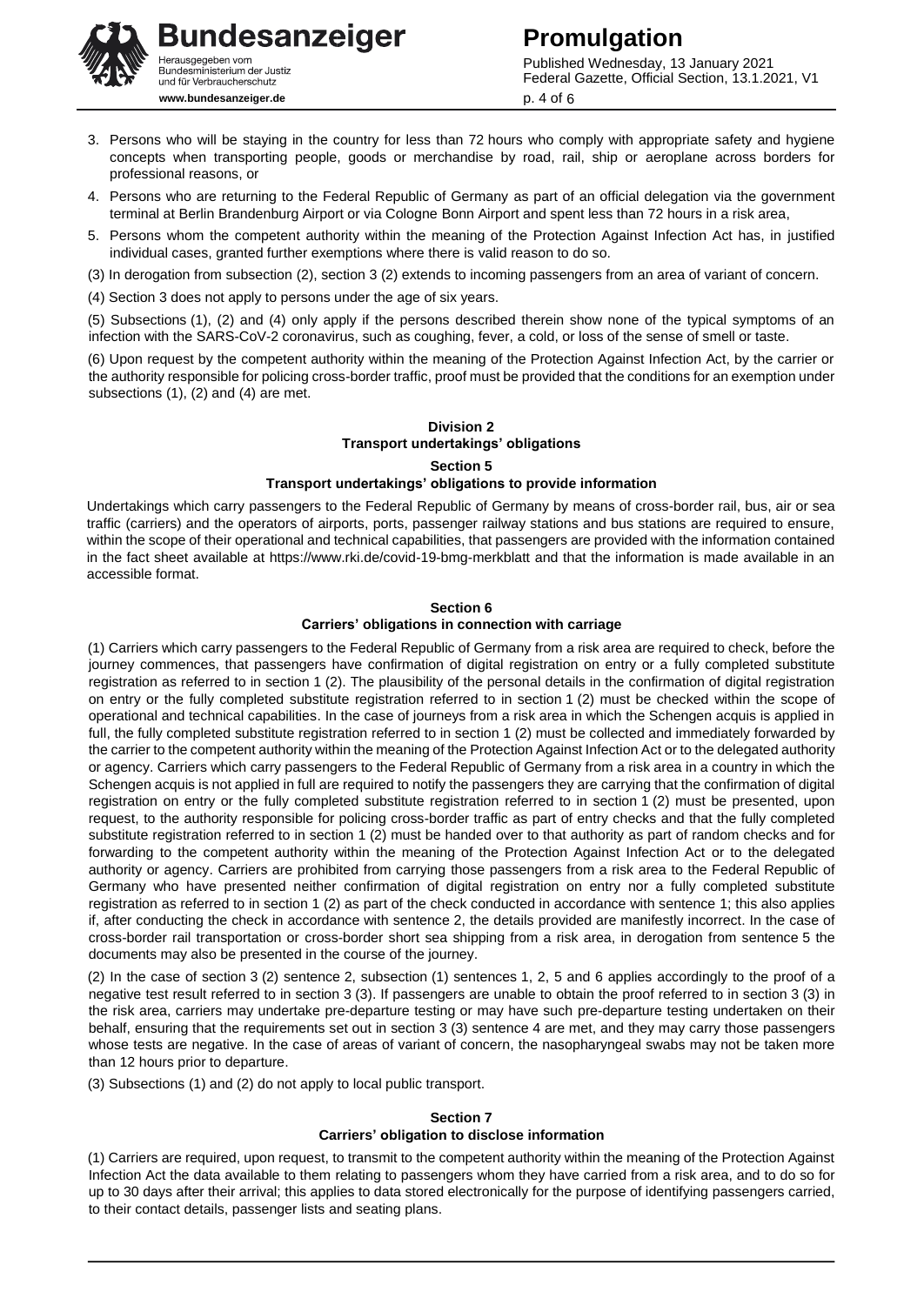**Promulgation** Published Wednesday, 13 January 2021 Federal Gazette, Official Section, 13.1.2021, V1 p. 5 of 6

(2) Carriers are required to name, by 31 January 2021, a point of contact to the Robert Koch Institute for queries by the competent health office (*Gesundheitsamt*) or other authority within the meaning of the Protection Against Infection Act designated by the *Land*.

# **Division 3 Mobile network operators' obligations Section 8 Mobile network operators' obligations to provide information**

As of 1 March 2021, the operators of public mobile networks are required, within the scope of their technical capabilities, to immediately provide, at the mobile network's termination point, those customers who, after using a foreign mobile network, log back into their mobile network after a period of more than 24 hours and those users of foreign mobile networks who log into their mobile network with an accessible text message from the Federal Government with the content and sender identification as referred to in sentence 2 which draws attention to the provisions concerning entry and infection protection applicable in the Federal Republic of Germany in connection with the SARS-CoV-2 coronavirus, as well as to the infection protection measures which must be adopted to prevent the spread of the SARS-CoV-2 coronavirus. The content and sender identification of the test message are made available to operators by the Federal Government.

#### **Division 4 Final provisions Section 9 Administrative offences**

Anyone who intentionally or negligently,

- 1. contrary to section 1 (1), does not register, does not do so correctly, in full, in the manner prescribed or in good time,
- 2. contrary to section 1 (2), does not transmit the substitute registration, does not do so correctly or in good time,
- 3. contrary to section 1 (3) sentence 1, (4) sentence 1 or (5) half-sentence 1, does not present confirmation of registration or substitute registration, does not do so correctly, in full or in good time,
- 4. contrary to section 3 (1) sentence 1 or sentence 2, or (2) sentence 1 or sentence 2, does not present proof of a negative test result, does not do so correctly, in full or in good time,
- 5. contrary to section 5, does not ensure that the information referred to therein is made available in an accessible format,
- 6. contrary to section 6 (1) sentence 1, also in conjunction with (2) sentence 1, does not check the confirmation of registration, substitute registration or proof of a negative test result, does not do so correctly, in full or in good time,
- 7. contrary to section 6 (1) sentence 5 half-sentence 1, also in conjunction with (2) sentence 1, does not prohibit passengers from travelling with them,
- 8. contrary to section 7 (1), does not transmit data, does not do so correctly, in full or in good time, or
- 9. contrary to section 7 (2), does not name a point of contact or does not do so in good time,

is deemed to have committed an administrative offence within the meaning of section 73 (1a) no. 24 of the Protection Against Infection Act.

#### **Section 10 Entry into force, expiry**

(1) This Ordinance enters into force on 14 January 2021; it ceases to be effective upon revocation of the determination of an epidemic situation of national significance by the German Bundestag in accordance with section 5 (1) sentence 2 of the Protection Against Infection Act, as last amended by Article 4a of the Act of 21 December 2020 (Federal Law Gazette I, p. 3136), or else upon the expiry of 31 March 2021 at the latest.

(2) The Ordinance on the testing obligation of passengers arriving from risk areas (*Verordnung zur Testpflicht von Einreisenden aus Risikogebieten*) of 4 November 2020 (Federal Gazette, Official Section, 6.11.2020, V1), the Coronavirus Protection Ordinance (*Coronavirus-Schutzverordnung*) of 21 December 2020 (Federal Gazette, Official Section, 21.12.2020, V4), as amended by Article 1 of the Ordinance of 6 January 2021 (Federal Gazette, Official Section, 6.1.2021, V1), and the Orders concerning travel based on the determination of an epidemic situation of national significance by the German Bundestag (*Anordnungen betreffend den Reiseverkehr nach Feststellung einer epidemischen Lage von nationaler Tragweite durch den Deutschen Bundestag*) of 5 November 2020 (Federal Gazette, Official Section, 6.11.2020, B5) cease to be effective upon the expiry of 13 January 2021.

Done in Berlin, 13 January 2021

The Federal Chancellor Dr Angela Merkel

The Federal Minister of Health Jens Spahn